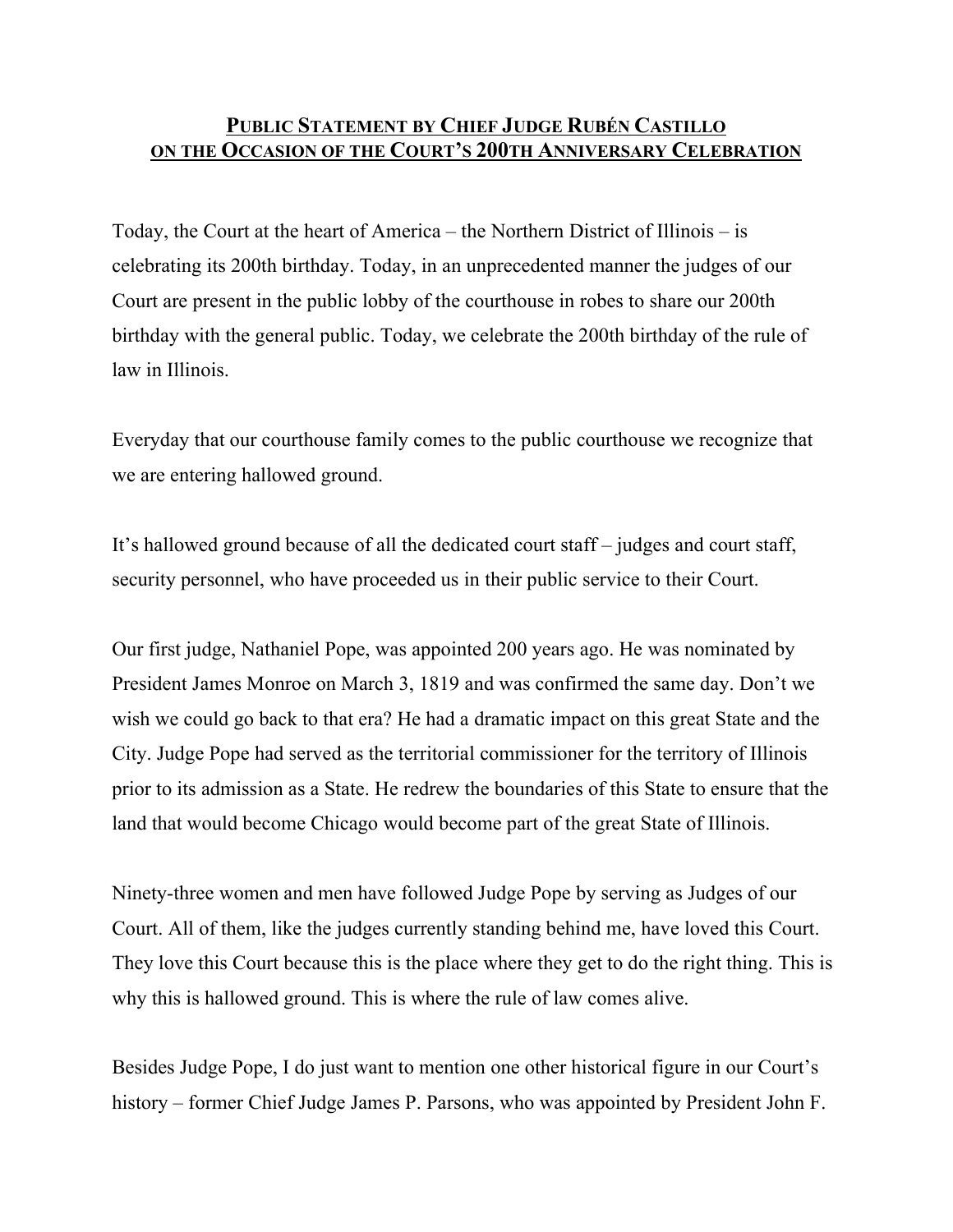Kennedy as the first African-American federal judge in the entire country in 1961. Our ceremonial courtroom on the 25th floor of this building is dedicated to his great memory. On this special day, we have placed the only known oil portrait of our first judge, Nathaniel Pope, which was graciously lent to our Court by Judge Susan Myerscough from the Central District of Illinois, directly across from the James Parsons Ceremonial Courtroom.

Our Court is the court where Lincoln and Darrow argued cases. Our Court often times serves as the great equalizer. No one who comes into any of our courtrooms can ask or demand any special treatment because of their career or class status. The poorest person and the richest most powerful person will be treated in the same equal fashion by our judges.

When Chicago faced discriminatory patters of public housing, segregation in its public schools, public corruption at all levels, judges on this Court did the right thing on this hallowed ground.

When Chicago faced organized crimes ranging from the Al Capone days to violent street gangs and international drug trafficking gangs, judges on the Court did the right thing on this hallowed ground.

At times, doing the right thing involves risk to our Court family – our staff, prosecutors, defense attorneys, and judges – but we still do the right thing.

This is hallowed ground because two our security personnel – CSO Harry Belluomini, age 58, and Deputy Marshal Roy Frakes, age 30 – died on this ground defending our Court.

We acknowledge that we have had tough moments on these hallowed grounds.